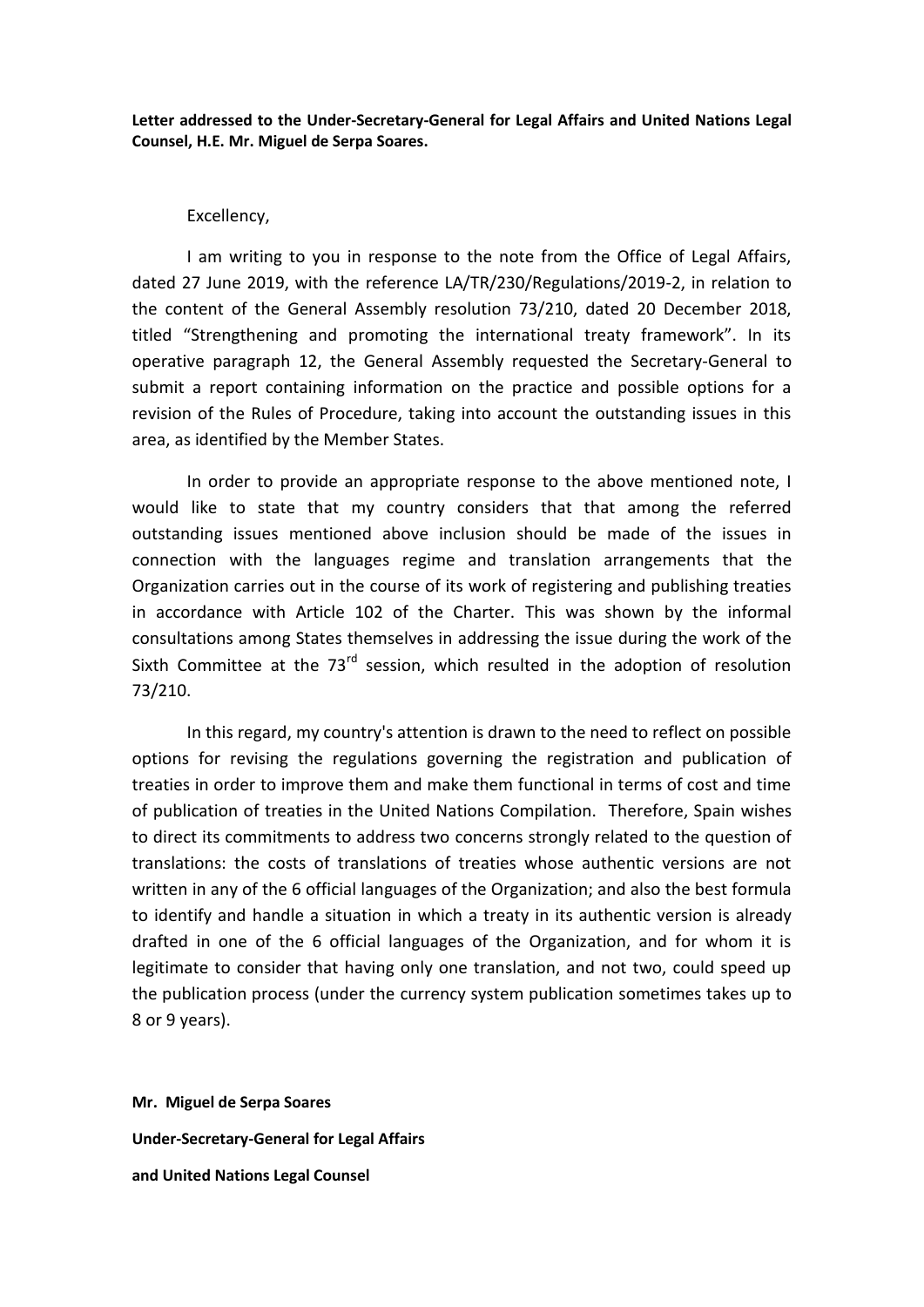In this functional way of approaching the above-mentioned concerns, Spain would like to draw the attention of the Office of Legal Affairs of the Secretariat to a number of specific aspects to be taken into account in preparing the report of the Secretary-General of the General Assembly on the practice and possible options for revision of the Regulations for the implementation of Article 102 of the Charter of the United Nations.

(a) Firstly, on the question of translations of treaties submitted for registration and publication, the authentic versions of which are in languages other than the six official languages of the Organization: Spain considers that this scenario makes it advisable to seriously consider the option of making it compulsory for Member States to submit treaties for registration and publication in at least one of the six official languages of the Organization, either in their authentic versions or in the form of translations into one of those six languages (Arabic, Chinese, English, French, Russian and Spanish). Such a rule would amount as to the elimination of the costs, both in resources and time, that the Secretariat must incur in order to make a first translation of the treaty into some of the 6 official languages, a translation for which the Secretariat does not have its own means and must rely on external contractors, with the increased costs and time that this implies.

My country considers that the establishment of a binding rule would not result (as has sometimes been argued by some delegations) in a "shift" of the costs now borne by the Secretariat to the member States, since it can be presumed (and my country's practice in negotiating international treaties attests to this) that a large number of treaties negotiated between two States (those treaties in which the States parties do not share a common language) will have been negotiated in a third language, this one among the six official languages of the organization. Thus, States generally have a language version of their treaties, which has been negotiated precisely in that "neutral" language, whether or not it has the status of a formal or authentic version, which they could make available to the Secretariat at the time of submission of the treaty for registration and publication free of charge, neither in resources nor in time, and which could significantly expedite the publication of such treaties. In these scenarios, the United Nations Secretariat could "take advantage" of these language versions in one of the six official languages of the Organization, which are already available to the States parties to the treaty as a result of their negotiations, at no cost either to the States concerned or to the Secretariat.

(b) Secondly, consideration of this question cannot disregard very specific cases in which treaties submitted for registration and publication are already drawn up in their authentic versions in one, or even two or more official languages of the United Nations, and for which it is legitimate to ask whether two translations into the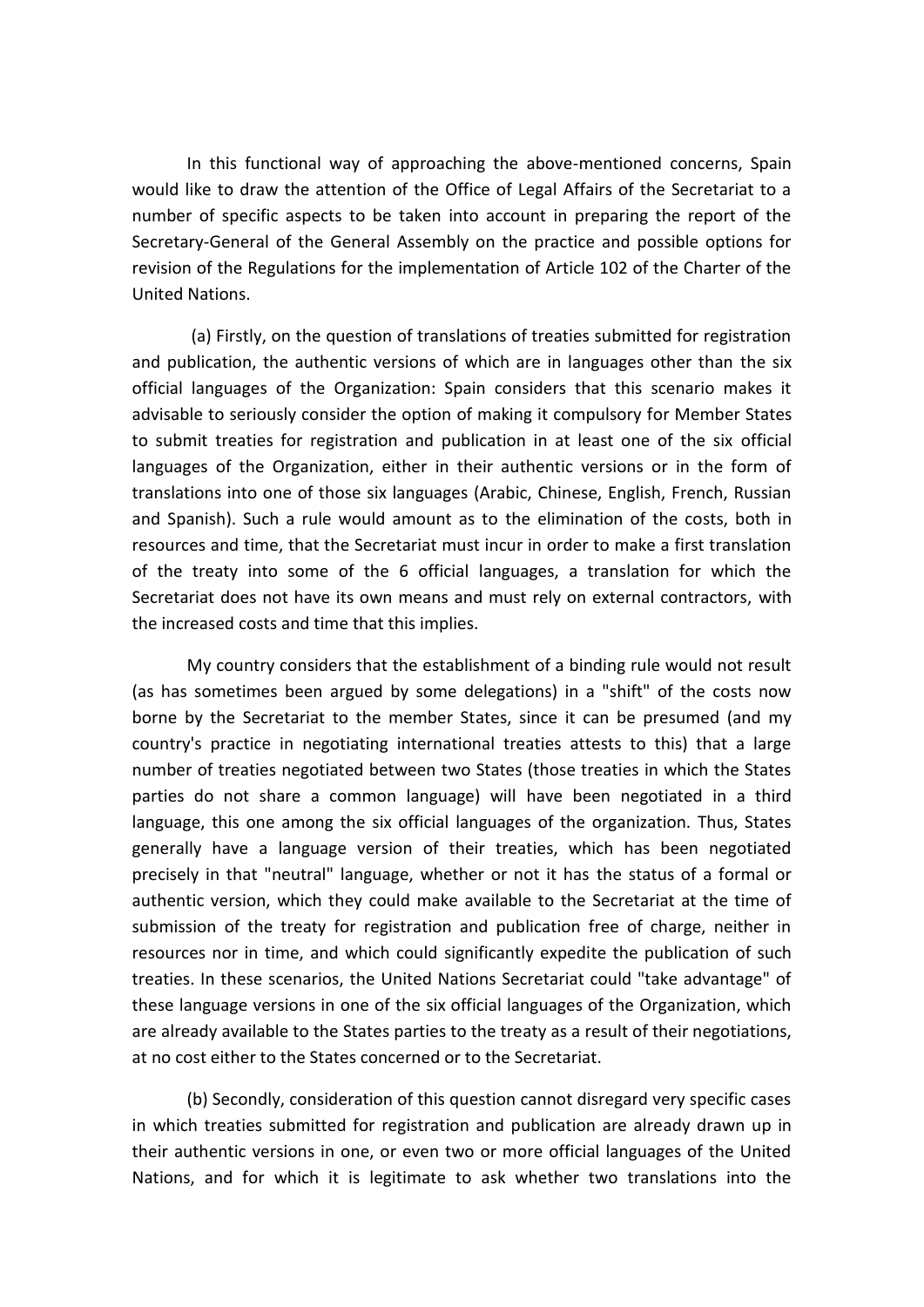languages, English and French, are necessary precisely in cases where the authentic languages in which the treaties are drawn up are one of the other four official languages of the Organization (Arabic, Chinese, Spanish or Russian). In this scenario, which occurs in practice in a significant number of treaties submitted for registration and publication, is it intuitive to ask whether the cumulative requirement of two translations is necessary (with the consequent increase in resources and delay in publication), or whether it would not be enough to meet this requirement with a single translation. It would be worthwhile, in Spain's opinion, to consider possible formulas in this direction in this type of scenario, given the enormous potential for savings in costs and time. In addition, a useful premise of the organization would be to use the 6 official languages as much as possible, taking into account that in this type of scenario (treaties already drafted in one or several official languages of the United Nations, other than English and French) the use of the 6 official languages of the Organization would mean a saving in costs and time, and not an increase in expenditure.

(c) Thirdly, and also in relation to the previous question – on the need or not for two translations cumulatively into English and French – although already more generally applicable to all types of treaties and under the current system, Spain is also interested in the Secretariat considering possible formulas for early and individualized publication for each of the treaties, either in electronic/online format or in paper format, at the time of receipt of the first required translation of the treaty. This would be done without prejudice to the possibility that this advanced publication may be completed later, once the second translation is "received", by means of "supplements" to the advanced publication. In this way it would be possible to bring forward considerably the publication of each of the treaties, to facilitate their early reading with the first translation for the delegations concerned, and this without prejudice to the completion of the publication with the second translation at a later date, without any increase in cost, only by saving time in publication.

These three specific aspects are of interest to Spain, and for that reason they are underscored by my request that they be taken into consideration by the Office of Legal Affairs in preparing the report of the Secretary-General referred to in his note of 27 June 2019.

In the same vein, I wish to refer to the letter I sent on 7 February 2020, on behalf of a group of interested Member States, in addition to Spain (Argentina, Chile, Costa Rica, Dominican Republic, Ecuador, Guatemala, Honduras, Mexico and Uruguay), to the Under-Secretary-General for General Assembly and Conference Management and Coordinator for Multilingualism in the United Nations Secretariat, H.E. Mr. Movses Abelian, who received a reply by letter dated 27 February 2020. I would like to thank the Secretariat for the replies and information contained in the above-mentioned